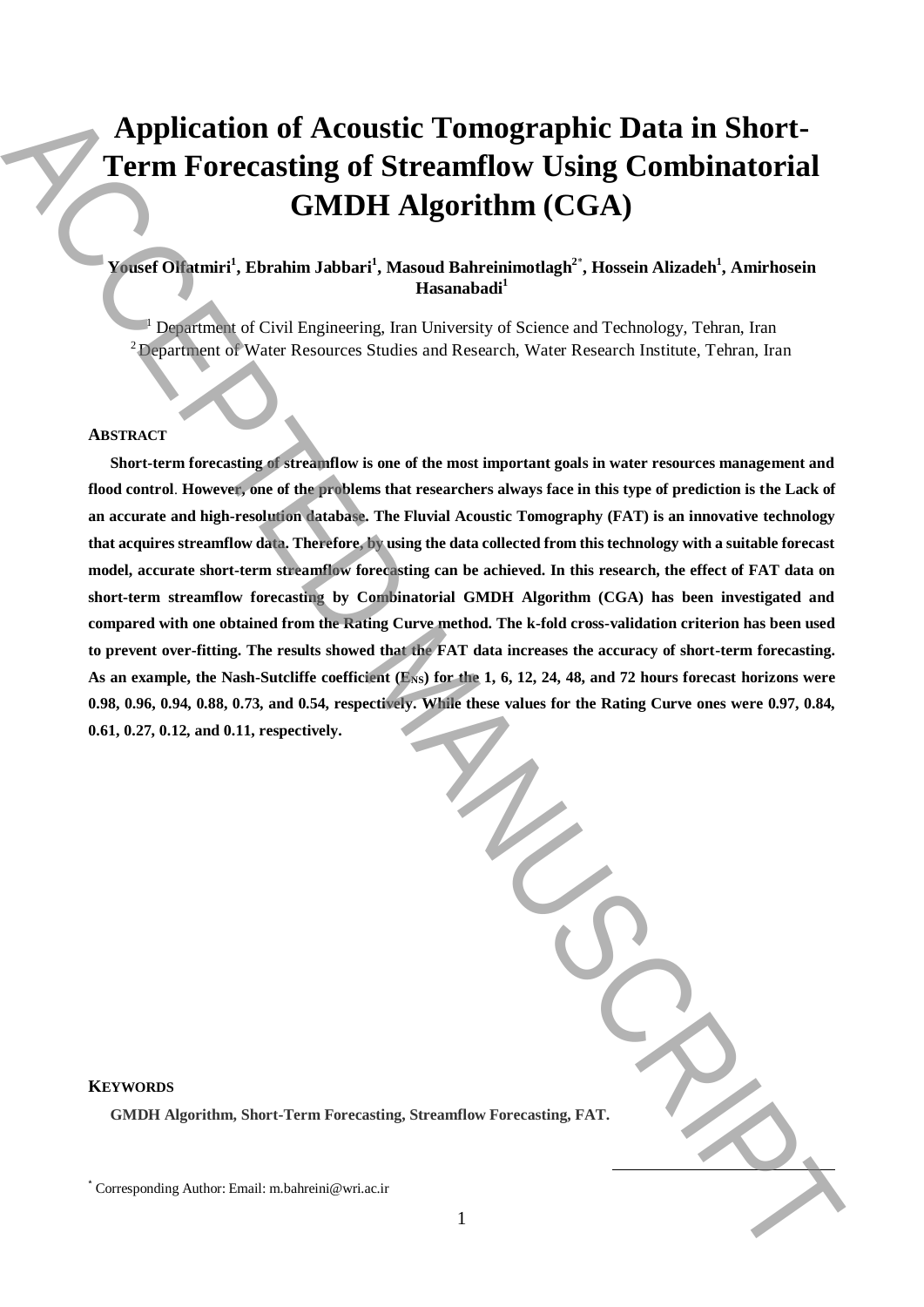#### **1. Introduction**

Predicting the parameters of the hydrological cycle is one of the most important factors for the successful management of water resources. One of these important parameters is streamflow. Streamflow Forecasting can help engineers in water supply, flood warning systems, and reservoir management [1]. Researchers have always sought to forecast streamflow. For this purpose, they have tried to estimate the streamflow using different hydrological models [2].

To forecast the streamflow of rivers; Hydrological models are generally divided into two categories: physical models and data-driven models. The complexity of the relationship between environmental variables and flow rate limits the use of physical models [3]. Also, as an advantage of data-driven models, these models require fewer input variables and can be developed using existing data records [4].

The main purpose of this study is to forecast the shortterm streamflow of the Gono River in Hiroshima province, Japan, using data collected by the Fluvial Acoustic Tomography (FAT) method and compared with the Rating-Curves method. In this regard, an accurate database with a high time resolution (30 seconds) has been prepared for six months; Then, by one of the classical models of group method of data handling (GMDH), under the title of Combinatorial GMDH algorithm (CGA), short-term streamflow is forecasted by FAT method and compared with Rating-Curves method (1-hour time resolution). Finally, the effect of the application of FAT technology on increasing the accuracy of short-term streamflow forecasting has been investigated. The innovation of this research is the study of the effect of FAT data on the accuracy of short-term forecasts as 1, 6, 12, 24, 48, and 72 hours-ahead. **Example of the observation in the observation in the observation in the observation of the observation in the observation in the observation in the observation in the observation in the observation in the observation in** 

#### **2. Methodology**

The group method of data handling (GMDH) is a selforganizing learning method presented by Ivakhnenko (1968) to overcome the dead-end problem of equation complexity and linear dependency present in standard regression equations. One of the classic methods of data group classification is the Combinatorial GMDH algorithm (CGA).

The combinatorial GMDH algorithm (CGA) is the main single-layer algorithm for GMDH, to prevent overfitting. First Shuffle the input Data then from this shuffled Data, 70% of the data will be selected as training data and the remaining 30% will be selected as testing data. According to the k-fold cross-validation criteria, the test data set is randomly divided into (K) sub-samples (In this study  $K \leq 5$ ) of the same size. In each sub-sample, using the validation process, the number (K-1) of the subsample is considered as training data and one as the validation data set.

The input data matrix contains (N) observational data related to the (M) parameter. Training data are used to generate the optimal model. The optimal model is constructed by minimizing the following fitness function:

$$
AR_{(B)} = \frac{1}{N_B} \sum_{i=1}^{N_B} (y_i - y_{i(B)})^2 \to \min
$$
 (1)

(AR) fitness function,  $(N_B)$  Training data,  $(y_i)$ output in each layer, and  $(y_{i(B)})$  is Testing data.

In each layer, a new input variable is applied and controlled using the fitness function the process of increasing accuracy is controlled. If no improvement in the performance of the algorithm is observed in the model with the addition of new variables, the model is stopped. The first layer is defined as the following equation.

$$
y = a_0 + a_1 x_i \qquad i = 1, 2, \dots M \tag{2}
$$

Non-linear individuals can also be added to polynomials in subsequent layers. The coefficients in these equations for each layer are obtained by the leastsquares method. The general state of the equations in layer (m) is defined as the following form:

$$
y = a_0 + a_1 x_i + a_2 x_j + \dots + a_m x_l
$$
  
\n
$$
i = j = l = 1, 2, \dots, M
$$
 (3)

Using the above algorithm for two different databases prepared by Rating-Curves and FAT, short-term forecasts are made for time intervals of 1, 6, 12, 24, 48, and 72 hours-ahead. To perform the above calculations, Wolfram Mathematica 12.1 software has been used.

#### **3. Results and Discussion**

In this study, the type of input data is the discharge collected in the river; therefore, the input data matrix is created by time delays on the discharge time series. The target data matrix also includes the discharge collected in the river. Then, with the combinatorial GMDH algorithm (CGA), short-term forecasts are made for the lead time of 1, 6, 12, 24, 48and 72 hours-ahead. Finally, to investigate the effect of data collection on prediction accuracy, all processes related to the forecasting algorithm; in addition to the data extracted using FAT technology, were repeated on the data extracted by Rating-Curves. To